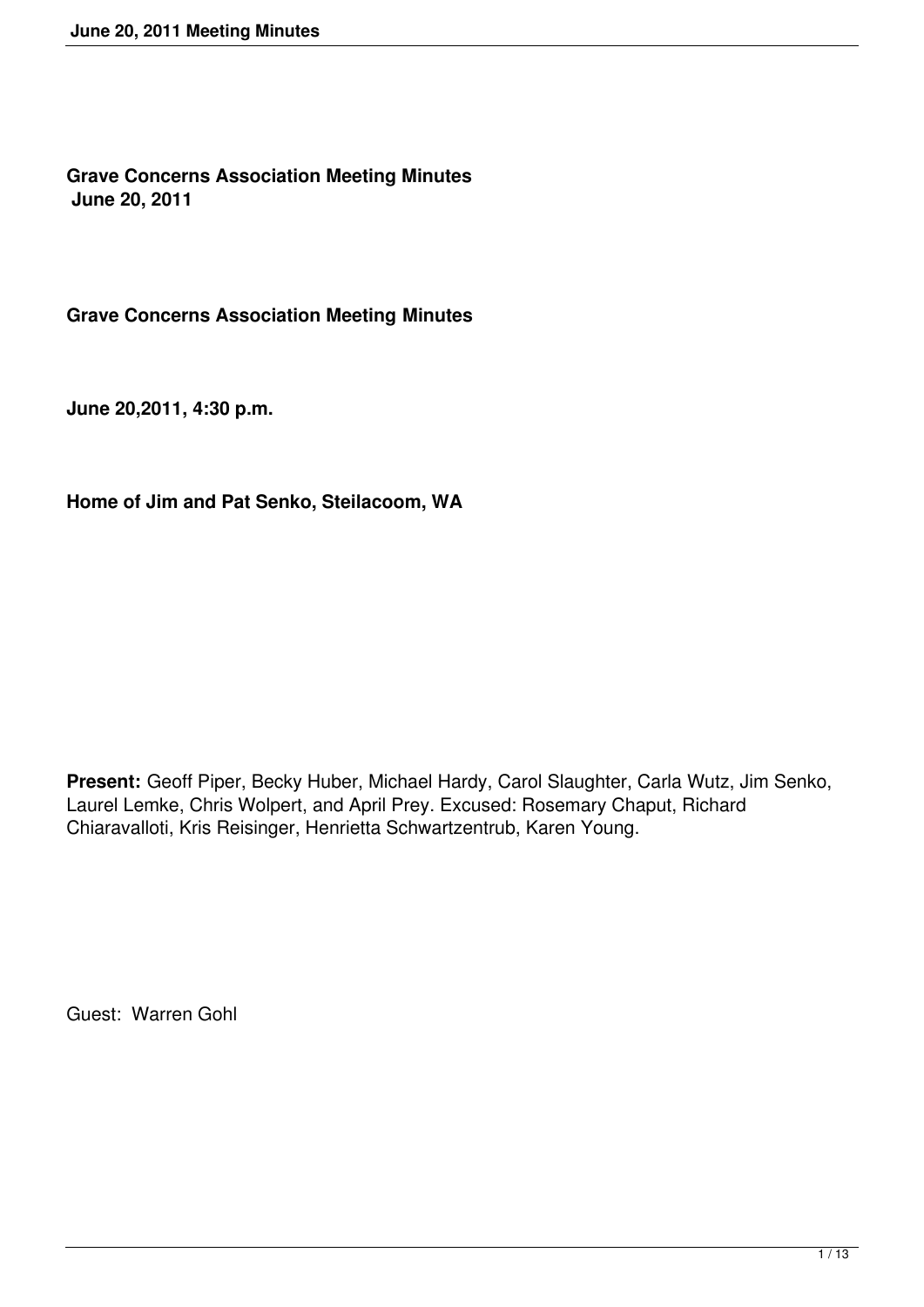Minutes from 5/9/2011 approved

Agenda for 6/20/2011 approved

**Treasurer's Report:**

ACU \$5,751.91 in checking

**Debit**

100.00 To Steve Desilets for writing code for photos

65.78 To Kris Reisinger (supplies on display board)

P86.70 To Rosemary Chaput for lunch for Christ Lutheran Compassion Weekend event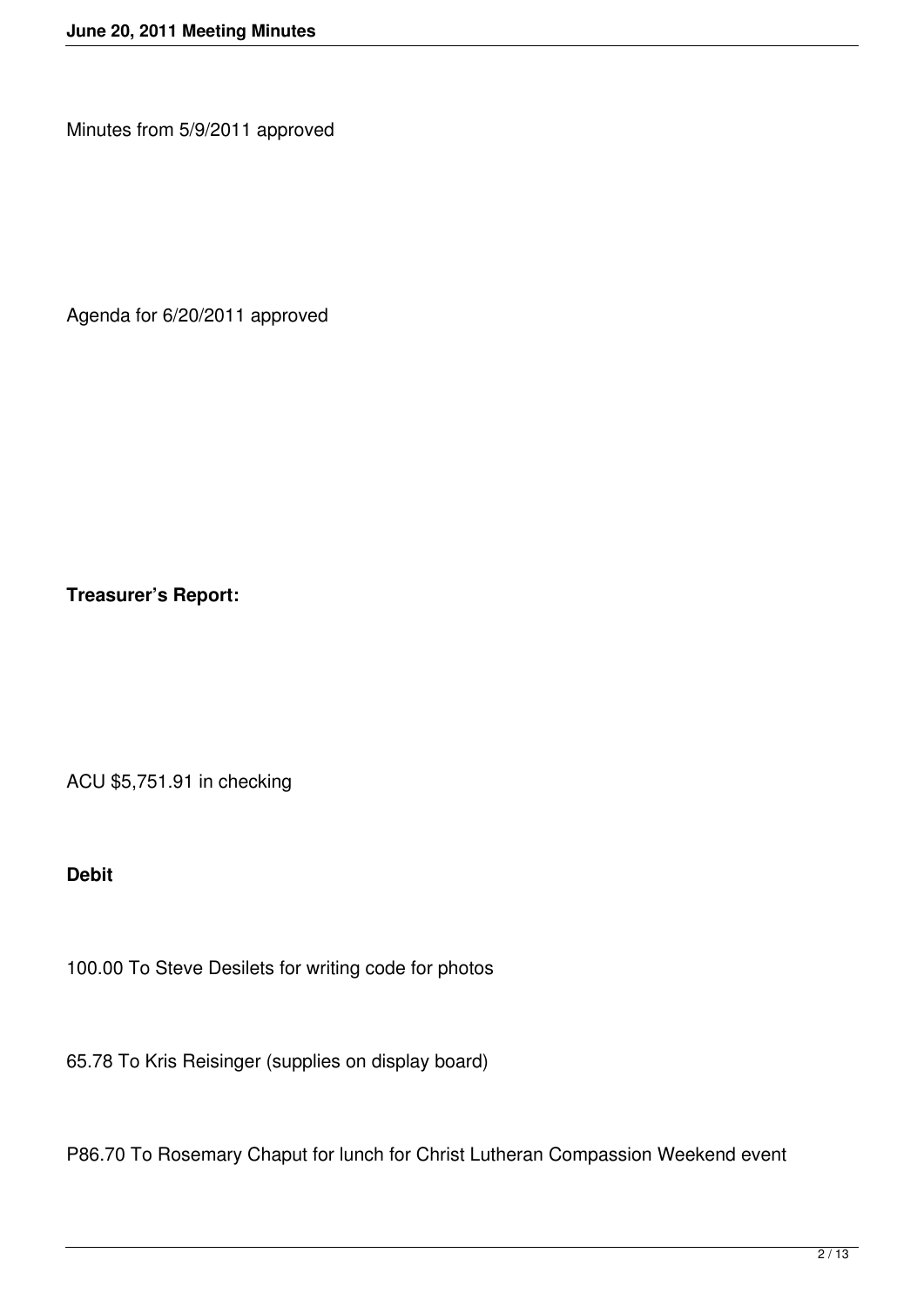71.58 To Carla Wutz for copying expenses

### **Credit**

480.00 From Dahlia sale (approx. \$20.00 more due)

26.20 To Carol Slaughter (signed over to GCA)

86.70 Christ Lutheran Church for cover lunch expenses for Compassion Weekend

4,000.00 From Modern Woodmen of America: Doubling of Joesppi's event and auction

#### **Owe**

1,617.64 To Premier Memorial

# **President's Report**: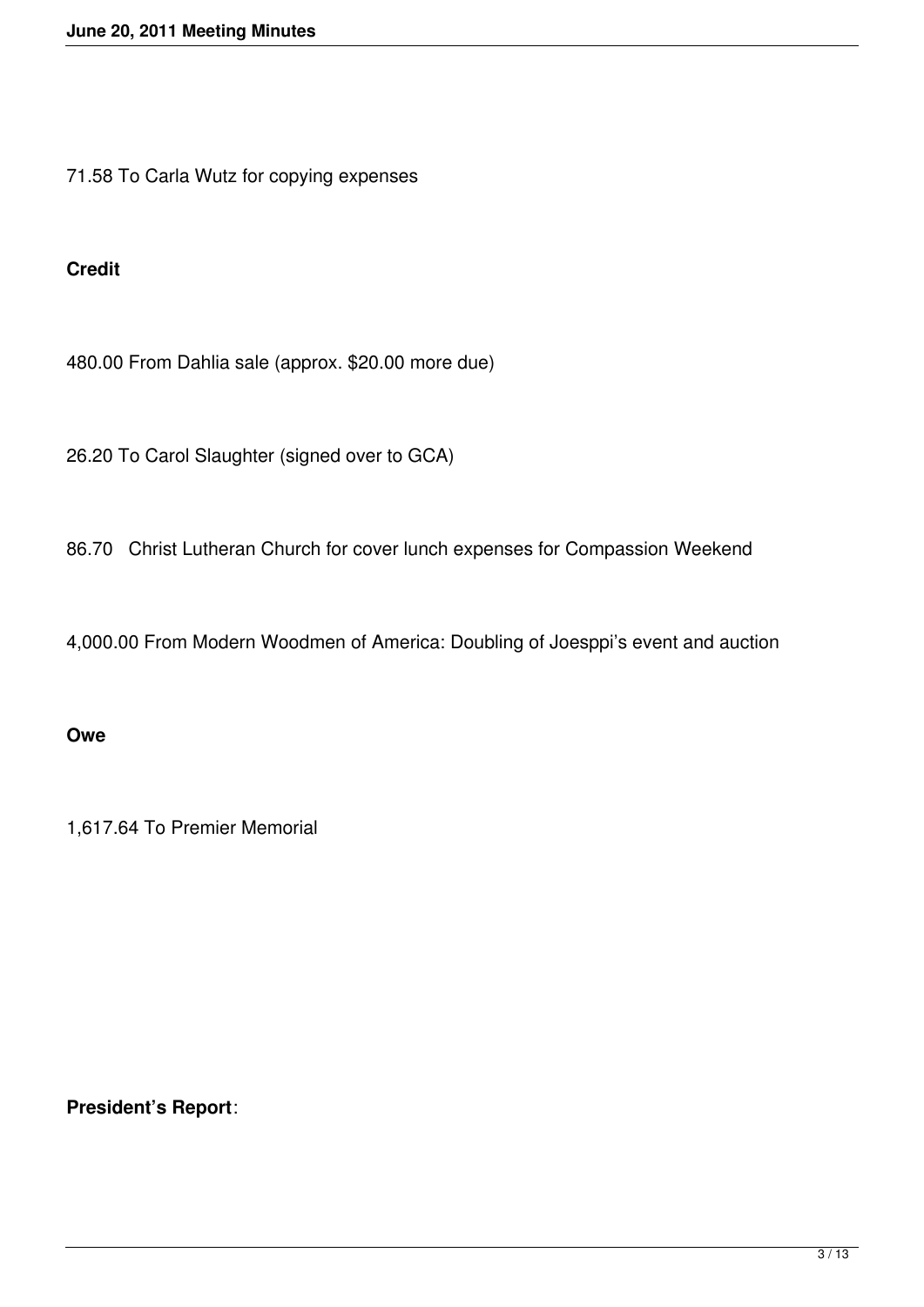Laurel Lemke mentioned that the Gardens at Saint Elizabeth for Restored Dignity in Washington, D.C. had been featured at the National Council Conference that she attended in San Diego during early May. Laurel discussed the possibility of requesting another grant from OptumHealth Public Sector. Cheri Dolezal, Director of OptumHealth Pierce RSN was receptive to presenting a proposal community oriented activity at this fall, near the end of the calendar year.

Laurel gave a presentation to the R.O.C. youth group at Lakewood First Baptist. This group will be volunteering at the cemetery because a youth leader attended the Grave Concerns presentation at the Steilacoom Kiwanis group this March.

**Vice Chair Report:**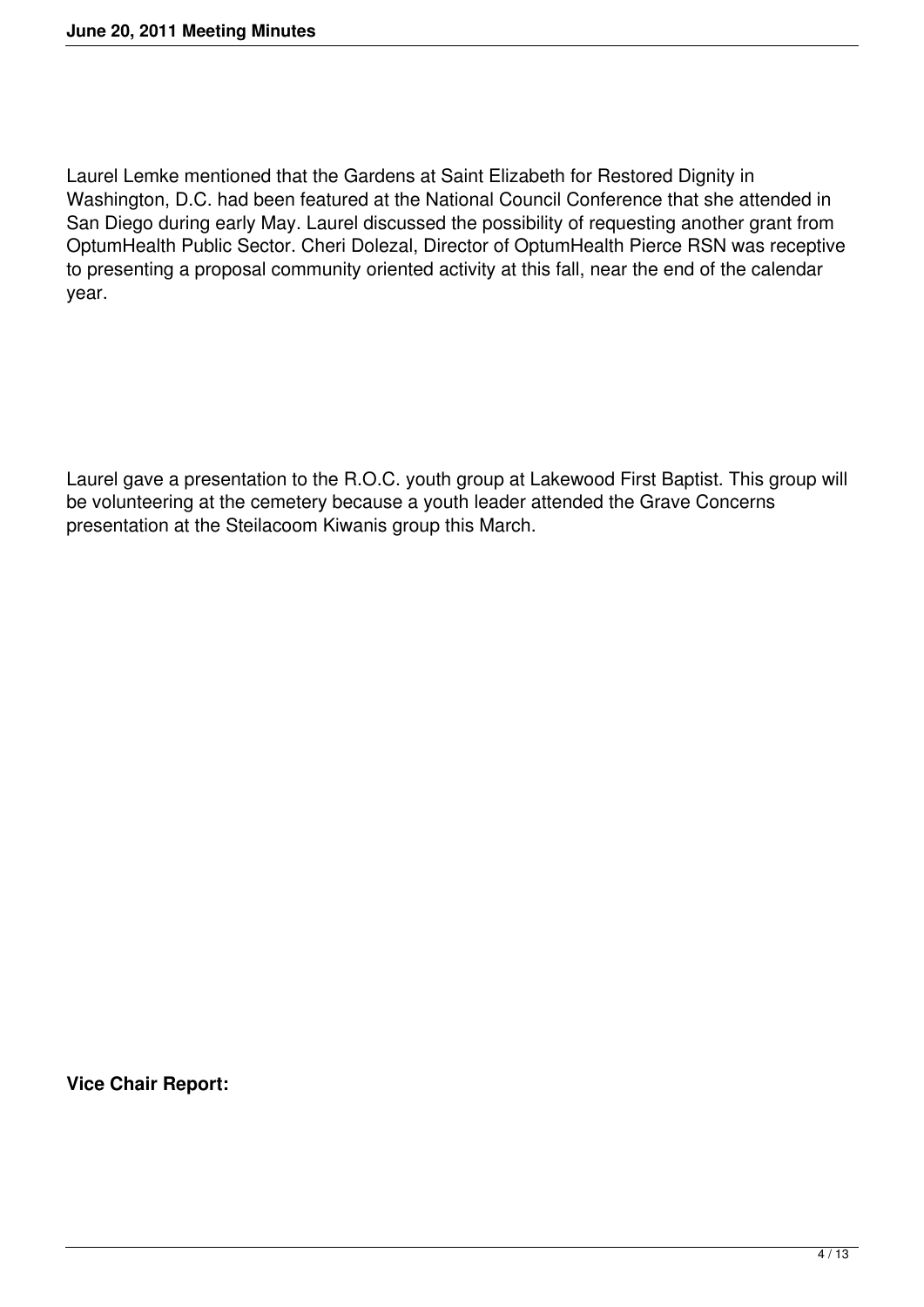Carol Slaughter plans to pick up 27 stones from Premier Monument on Monday, June 27, 2011. Stone are to be placed on Wednesday, June 29, 2011, beginning at 10:00 a.m. She will be working with 50 young adults from Lakewood First Baptist Church. Carol will also have them locate the stones.

**Volunteer Coordinator:**

Michael handed out a form for tracking volunteer hours per month. Call him (or e-mail) with hours each month. The monthly meeting is a good time to give him your hours.

**Database Committee:**

Carla reported that she is still waiting for proofing on the web page. She and Patty Becker have not yet coordinated a day or time. Steve Desilets possibly has the web page updated to add to information needed to be able place a photo on the page.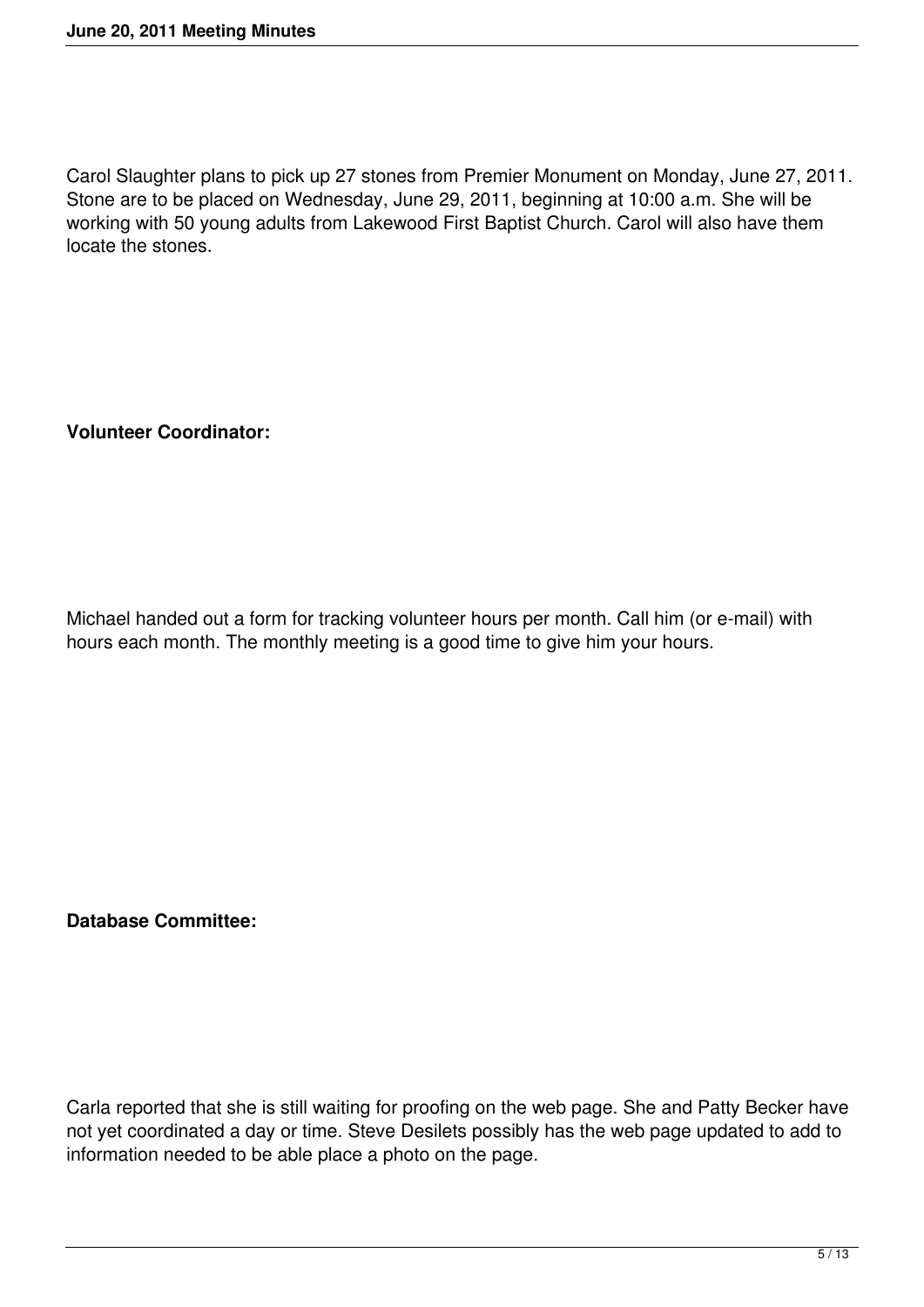**Event Planning Committee:**

On Monday, June 27, 2011, Vicki Reed, Mountain View Cemetery receptionist, will be at the cemetery doing grave grooming. Mountain View Cemetery encourages their employees to do volunteer work in the community.

Carol will be picking up 27 stones on Monday, June 27, 2011. Stones are to be placed on Wednesday, June 29, 2011, beginning at 10:00 a.m. She will be working with Dan Spoon, Youth Pastor from First Baptist Church of Lakewood and a group of 50 teens and adults. Carol will have them locate the stones, install them and participate in Grave Grooming. Laurel suggested a product called Simply Green that is biodegradable that can be used on cleaning grave stones.

# **Publicity Committee:**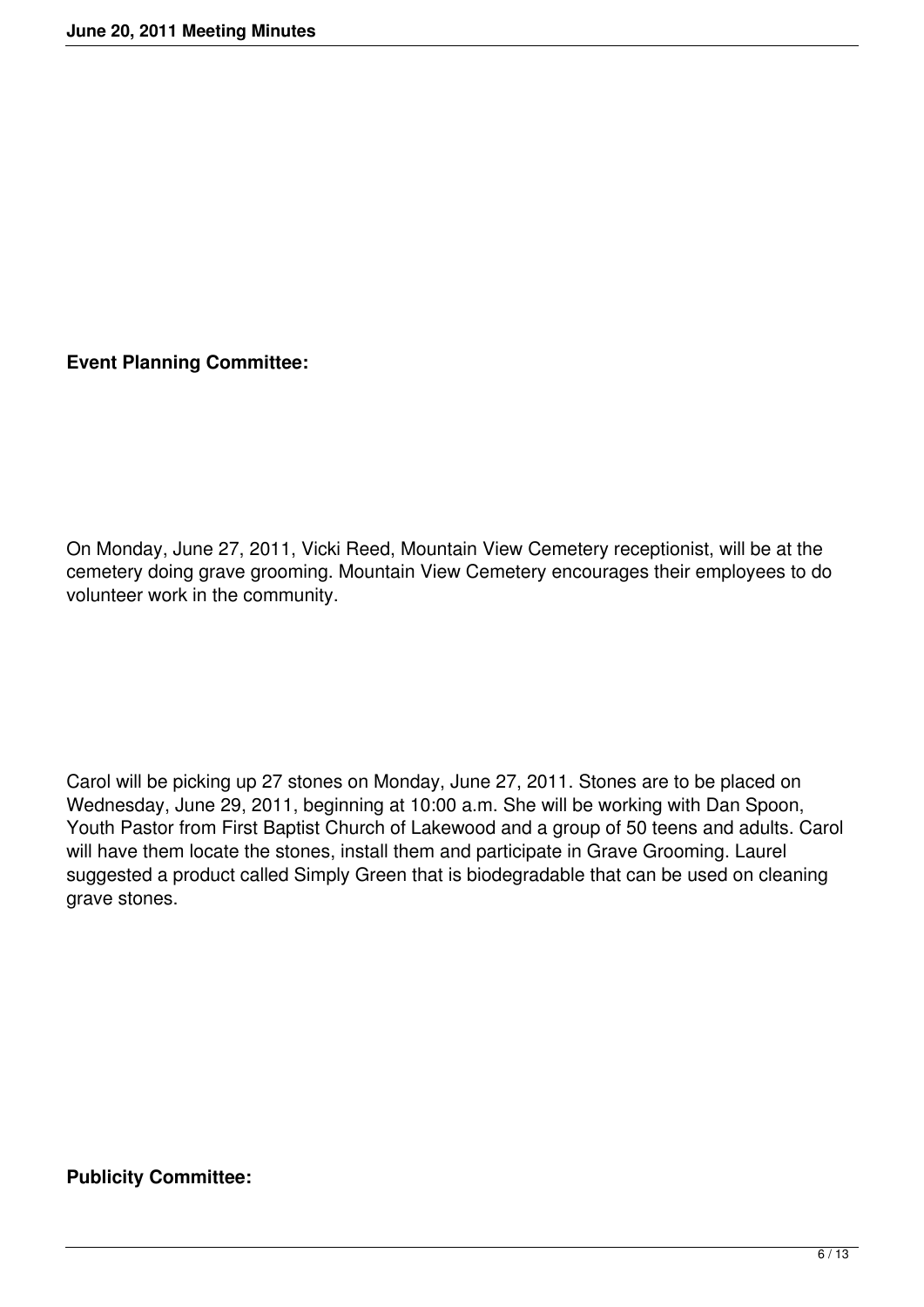Laurel updates Facebook, wshgraveconcern.org, Suburban Times, and Northwest Seeds of Change on upcoming events. No completion of editing yet for the movie prepared by the state library. It was discussed as whether to use Twitter, however, there is a limit of 140 characters per posting. Blogging was also discussed however this is kind of like a diary online.

Brochure needs work. Laurel will check with Kris Reisinger who might be willing to assist.

There is small patch (kind of like a bar code) available to place on pictures (or whatever) then someone with a smartphone can point the phone at the patch and their phone will go to the web page. These patches can be put on the pictures on display board(s).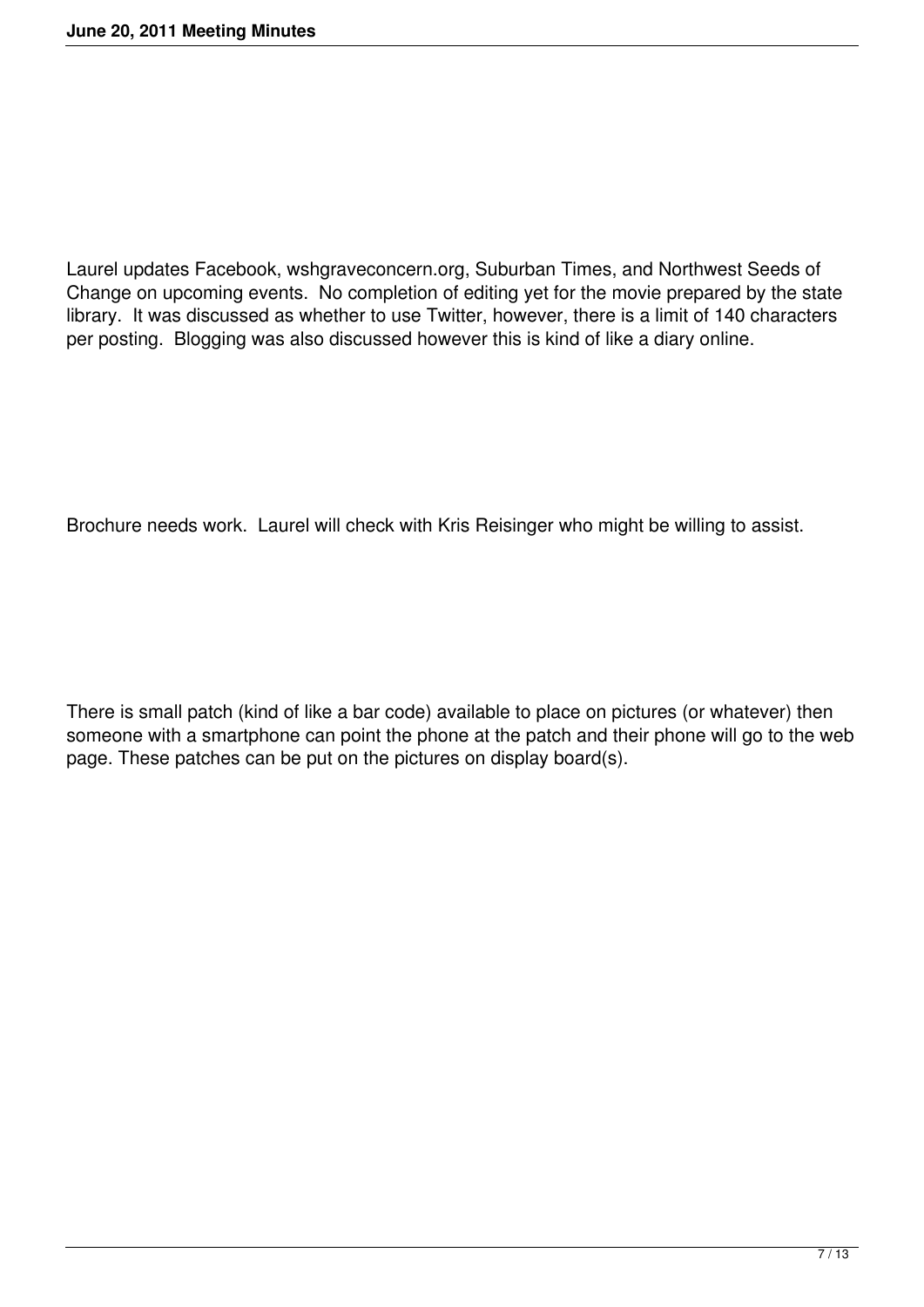#### **By-Laws Committee:**

No meeting this past month.

**Old Business:**

Laurel will turn in a report to the State of Washington (cost \$10.00) for non-profit agencies, which is our annual renewal with the state of Washington.

Laurel remarked that the paperwork requirement for filing with the IRS for a nonprofit is simple if the amount of annual income is less than \$50,000. The prior limit for this reporting level was \$25,000. Grave Concerns will endeavor to operate at \$50,000 or less per year.

**New Business:**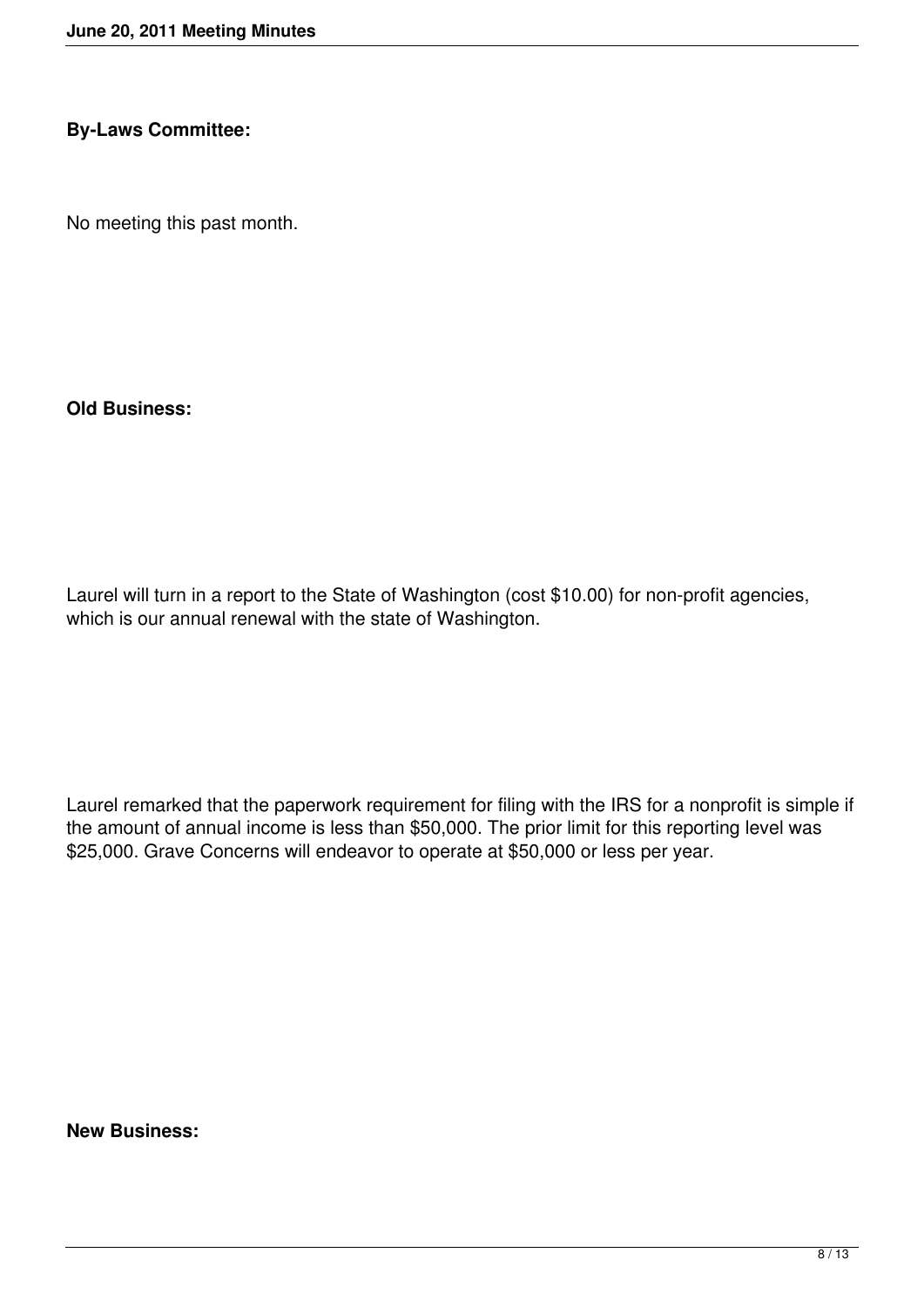Lakewood Summerfest runs from 12:00 to 7:00 p.m. on Saturday, June 25, 2011. Booths occupied until 7:00 p.m. At 1:00 p.m. Chris Wolpert will be at SummerFest at the Modern Woodmen of America. We decided to have Chris personally present the large paper check at the event at 1:00 p.m. for a photo opportunity. Grave Concerns members are encouraged to attend. Laurel would like to have a display board updated to include photos from the Joeseppi's event. April Prey will try to print photos featuring the Joseppi's event from the FaceBook photos posted on our page by Henrietta Schwartzentrub.

PeaceOut Inc. out is starting their summer session during July, 2011. We may have the opportunity to participate in a fair for a possible. Grave Concerns is helping support two students in the summer session.

Laurel shared a need for a home printer for Grave Concerns documents. It was moved and passed that Laurel purchase a printer for up to \$200.00. Some members offered to investigate printers.

Jim Senko suggested that we have goals and what has been done on the display board/kiosk.

This lead to a discussion about the kiosk and what is one it. As you go in the pedestrian gate the kiosks are on the right.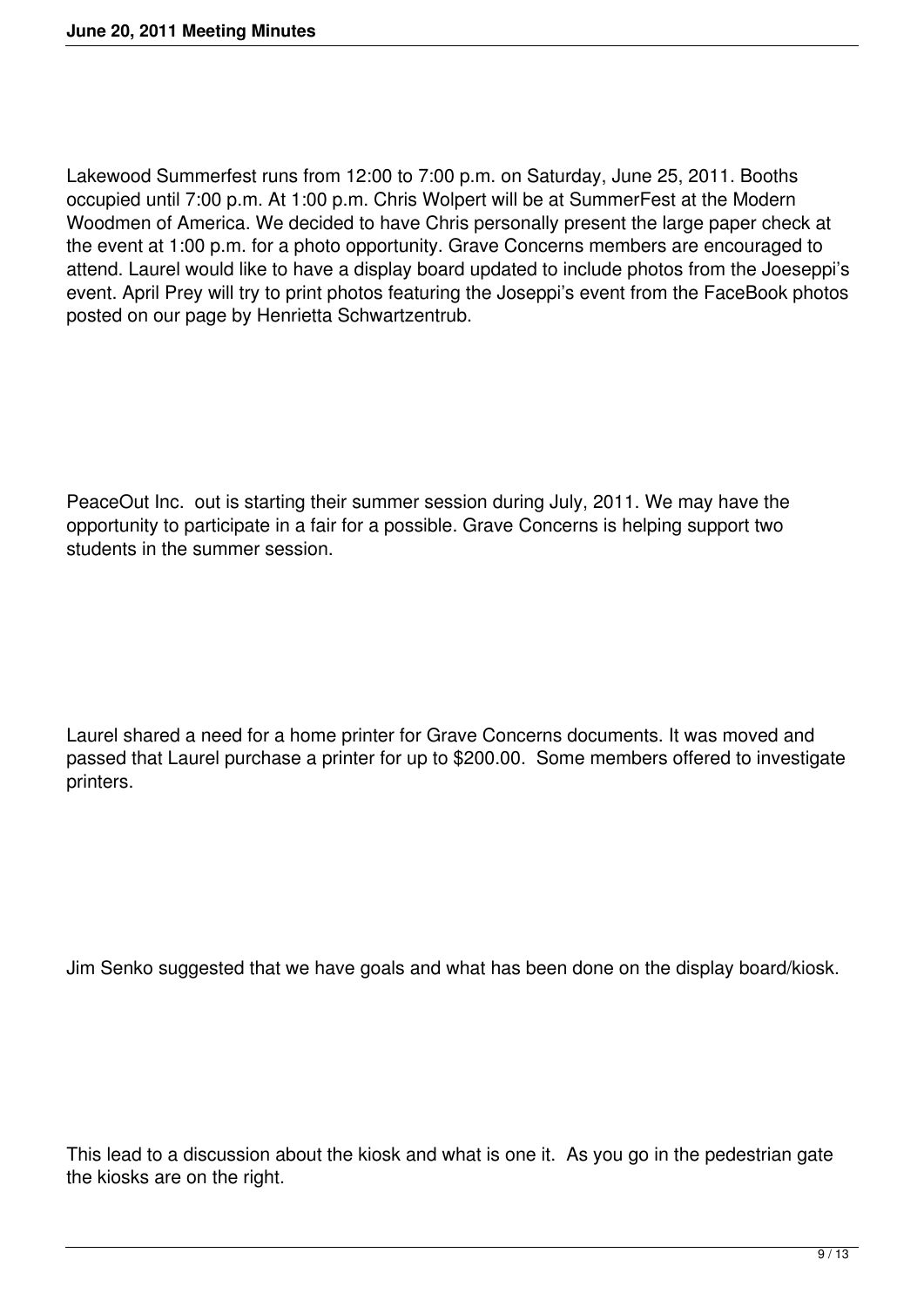# **The first one:**

West Side

- 1. Map of the cemetery
- 2. Map of WSH ground
- 3. GCA 4/18/2009 explanation
- 4. Seattle P-I news article dated 4/16/2009

East Side

- 1. Various newspaper articles
- 2. List of famous people with mental illness

**The second one:**

North side

1. Perimeter project, photos from the installations

South side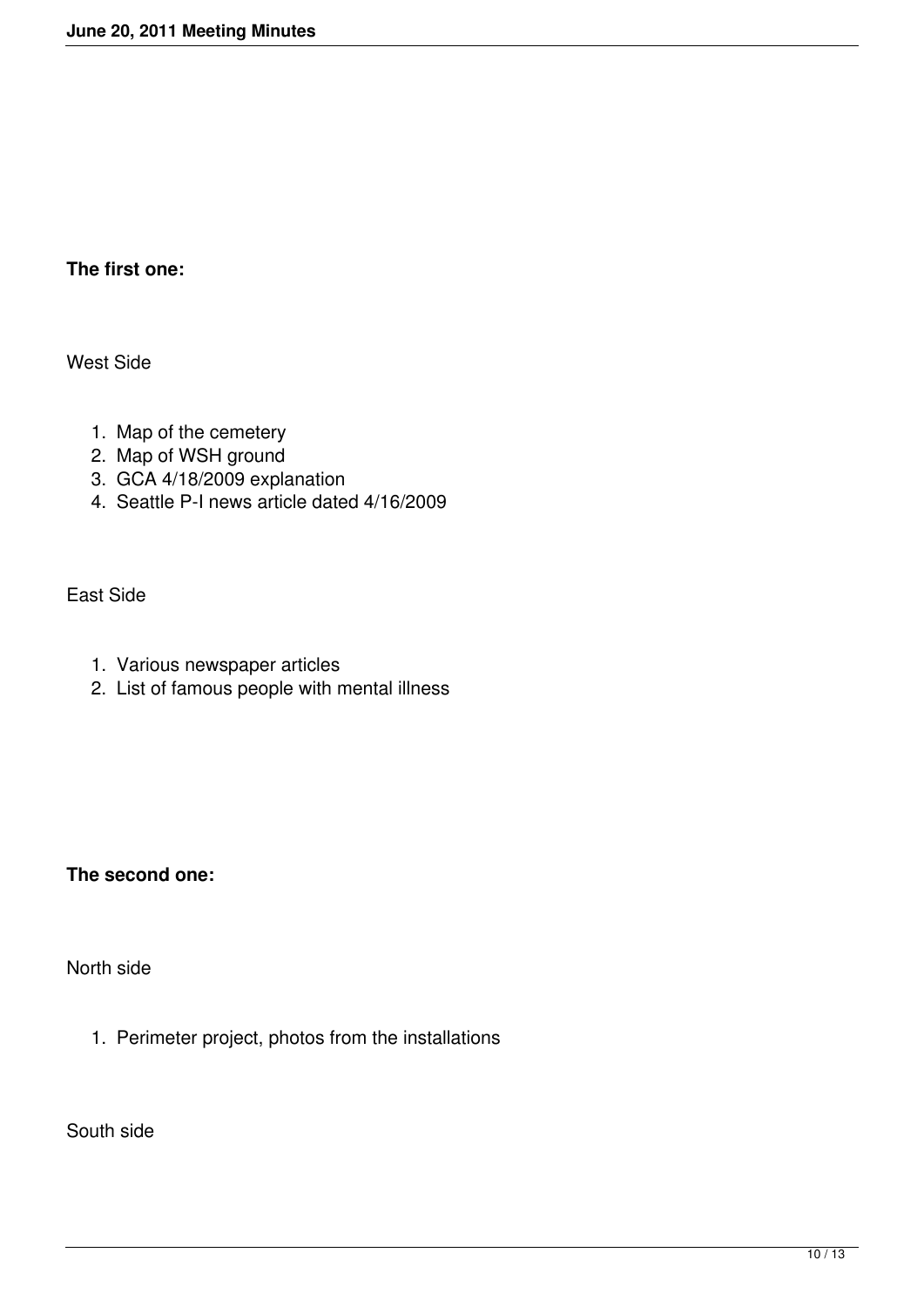- 1. Park rules
- 2. Map Fort Steilacoom Park

Picnic at Carol Slaughter's house on Vashon Island is August 8, 2011, (3rd Monday) catch 4:35 or 5:30 p.m. Pay for Ferry as a walk on. .

Embroidered patches were discussed. Chris W. agreed to check with his wife who does embroidery work and silk screening and have her contact Laurel. Embroidery is more expensive than silk screening.

Warren Gohl is a former military staff and former McNeil Island counselor. He is a Native American (Winnebago-Senneca) from the state of New York. Mr. Gohl is trying to locate the Alaskan Indians buried on McNeil Island. There are approximately 200 names on his list. He is not sure that is all of them. Due to TB and pneumonia 20% died, and never to return to Alaska. Carla gave him a name and phone of a former guard and will look for information she has on another. Mr. Gohl's phone is 253-988-5265.

#### **Announcements:**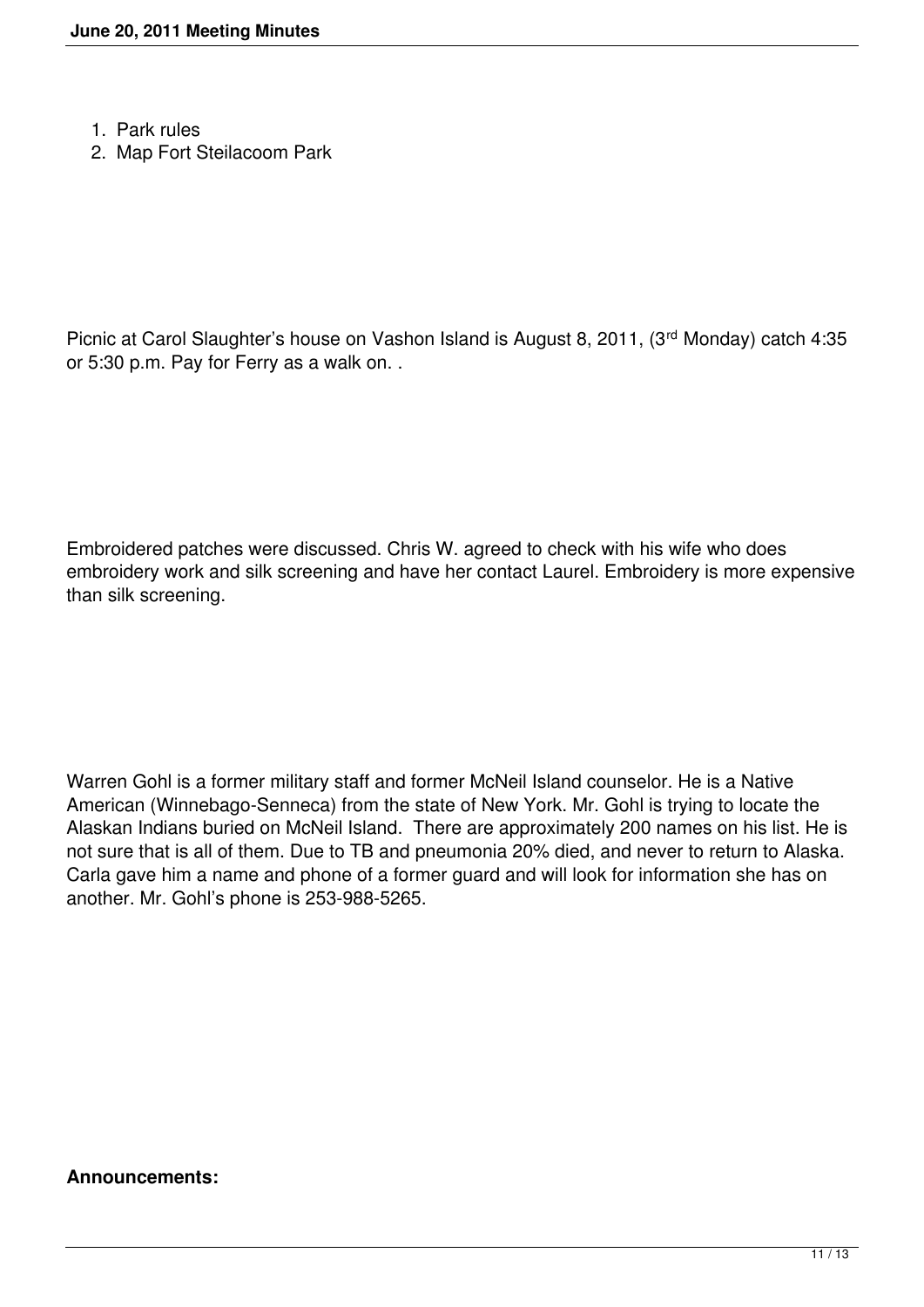Lakewood Historical Society is having tours of Villa Madera on July 31, 2011. Tickets are \$50.00 and include the following: wine, nibble on hors d'ourves, listen to 1920s music, while touring, beautiful landscaping, architecture, (1920's costumes optional). Tours are guided. The Villa Madera was originally 20 acres, however, it has been reduced to 3 acres. This house (mansion) is also known as the house that Linda Evans lived in.

Lakewood Historical Society meeting on June 21, 2011, topic is History of Lakewood Fire Department.

Historic Cemetery Tours are available at Tacoma Cemetery on Friday and Saturday July 10, & 11, 2011. Kris Reisinger will be signing her book about The Cemeteries of Tacoma at the function.

**Adjournment:**

Next meeting is July 18, 2011 at 5:30 p.m. at Fort Steilacoom Officer's Quarters (2<sup>nd</sup> Bldg).